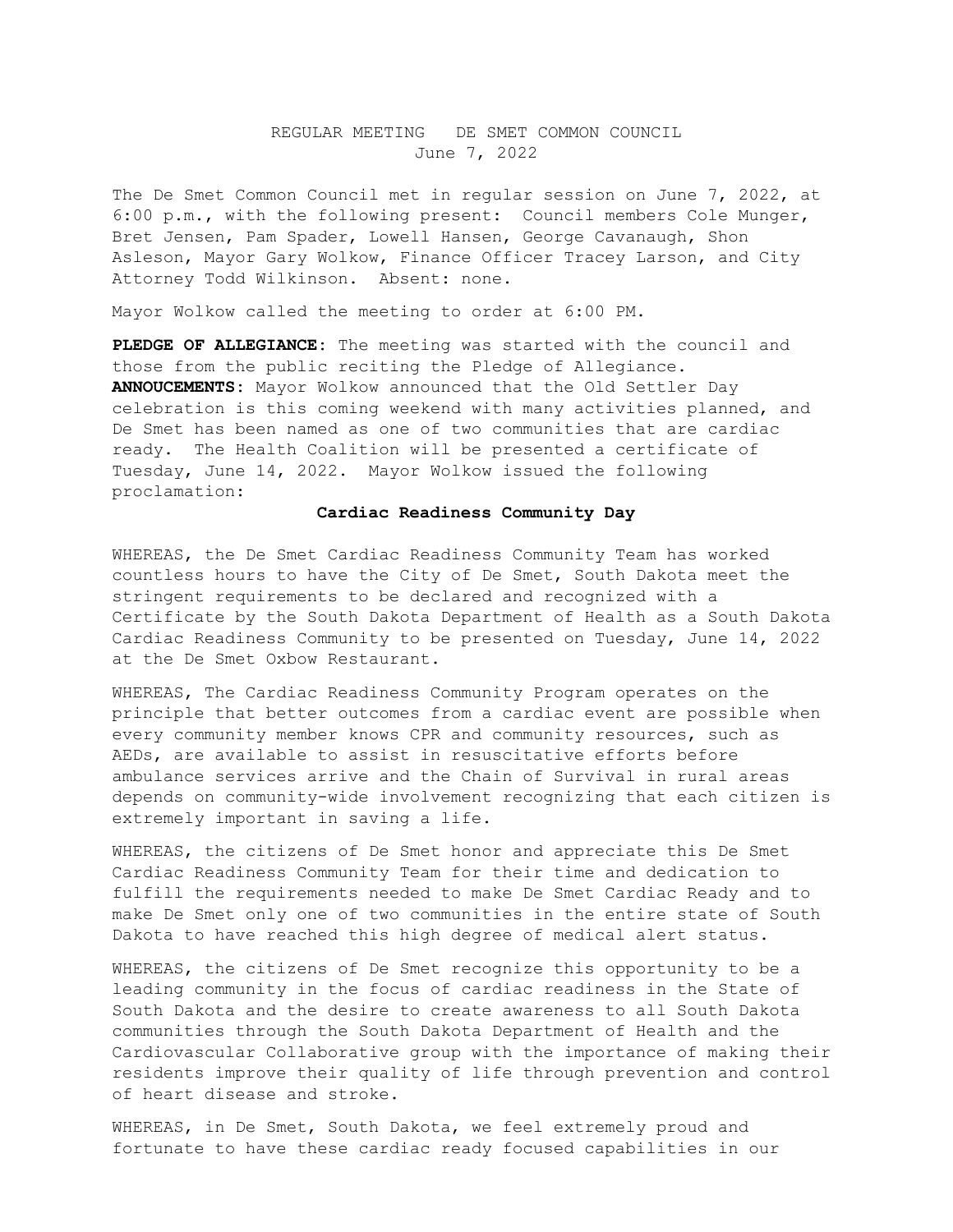community for the safety of our citizens and the fact that everyone is able to experience this vibrant medically responsive community today because of this team and the many projects completed through the efforts of the De Smet Wellness Coalition Team and the SDSU Extension who support these projects providing advocacy, education and leadership that exemplify this exceptional quality of life available in De Smet, South Dakota, creating a wonderful community in which to raise a family or to retire.

WHEREAS, the City of De Smet extends a huge Thank You to the De Smet Cardiac Readiness Team, South Dakota Department of Health, De Smet Wellness Coalition Team, SDSU Extension and America's Cooperative Extension System for making De Smet a healthy Cardiac Readiness Community and for cultivating wellness for our community.

NOW, THEREFORE, I, Gary Wolkow, Mayor of the City of De Smet, SD, do hereby proclaim Tuesday, June 14<sup>th</sup>, 2022 as:

### **CARDIAC READINESS COMMUNITY DAY, A DAY OF CELEBRATION, IN DE SMET, SOUTH DAKOTA**

**IN WITNESS WHEREOF, I have here unto set my hand and caused the Seal of the City of De Smet to be affixed this Seventh day of June, 2022.**

### **Gary Wolkow, Mayor**

**MINUTES:** Motion was made by Spader, seconded by Cavanaugh, to approve the minutes of the May 11, 2022 Regular Meeting, all voting aye, motion carried.

**CLAIMS:** Motion by Cavanaugh, seconded by Munger, to approve payment of the claims as presented, all voting aye, motion carried. The claims are as follows: PAYROLL \$34,017.72; OASI Benefit 2,602.36; Aflac, ins. premium 187.98; Dearborn National, life insurance 123.20; Delta Dental of South Dakota 335.20; VSP 163.27; The Health Pool of SD, health insurance premium 6,955.97; SDRS, retirement benefit 3,801.30; Mediacom, utilities 90.20; SD Govt Finance Officer Assoc, travel & conference 175.00; Visa, supplies, software, publishing, repairs & maintenance, utilities 1,982.39; Avera Occupational Medicine, drug testing 710.00; Avid Hawk LLC, monthly website fee 35.00; Butler Machinery Co., repairs & maintenance 2,357.93; Center Point Large Print, supplies 29.96; Century Link, utilities 67.61; City of De Smet, utilities 457.38; City of De Smet, supplies 29.10; Colonial Research, supplies 692.36; Connecting Point, supplies & off-site backup 57.00; Cook's Wastepaper & Recycling, residential garbage service 7,015.42; Dakota Pump, repairs & maintenance 1,444.66; De Smet American Legion, supplies 135.00; De Smet Trustworthy Hardware, supplies 229.28; Department of Health, water labs 43.00; Duininck, repairs & maintenance 993.30; Ferguson, repairs & maintenance 1,810.84; Grant & Williams, Inc, audit fees 12,430.00; Great Plains Zoo, summer activity 210.00; Hawkins, Inc., chemicals & supplies 8,393.98; Huron Parks & Recreation Dept, registration fees 378.00; Innovative Office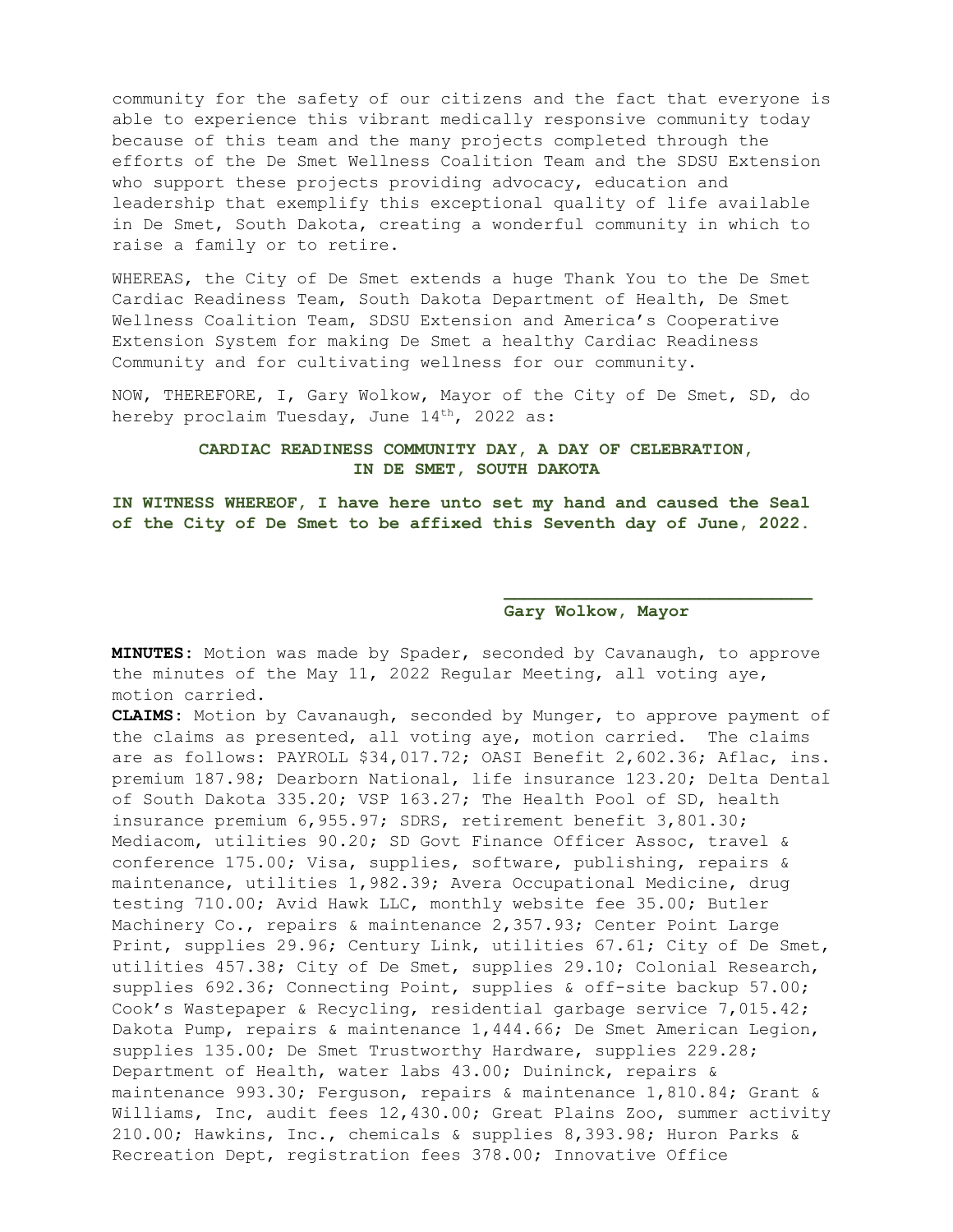Solutions, LLC, supplies 860.78; Jada Henrich, event center deposit refund 50.00; Jenna Thomas, deposit refund 10.00; Kathleen Frey, deposit refund 305.00; Kingsbury Electric Cooperative, maintenance contract 220.00; Kingsbury County Auditor, law enforcement contract 6,283.33; Kingsbury Electric Cooperative, utilities 170.40; Kingsbury Journal, publishing 1,442.83; Kristy Hubbard, reimburse for supplies 320.91; Lawrence & Schiller, marketing 3,000.00; M & M Distribution, LLC, patch trailer 21,119.00; M & T Fire and Safety, bunker gear 24,509.34; Maynard's, pool supplies 4.39; MC & R Pool, repair & maintenance 3,345.12 Michael Todd & Company, Inc., repairs & maintenance 483.06; Micro Marketing LLC, supplies 265.94; Napa, repairs & maintenance 208.55; North Central Rental & Leasing, generator rental 1,360.00; Northwest Pipe Fittings, Inc., repairs & maintenance 128.70; Northwestern, utilities 466.35; Nova Fitness Equipment, repairs & maintenance 330.50; O'Keefe Implement, Inc., supplies, repairs & maintenance 357.79; Office Peeps, Inc., supplies 82.13; Office Peeps, Inc., supplies 642.57; Ottertail, utilities 4,918.10; Pam Spader, deposit refund 50.00; People, renewal 118.26; Postmaster, supplies 200.00; Prairie Ag Partners Service, fuel 1,093.11; Reader Service, supplies 38.26; Rich's Gas & Service, fuel, repairs & maintenance 887.51; Richard Close, repairs & maintenance 1,000.00; Roy's Sport Shop, supplies 357.86; SD Dept, of Revenue, sanitation sales tax 478.04; Share Corp., chemicals & supplies 3,538.28; Smith's Lumber, supplies 72.07; South Dakota 811, locates 8.40; The Main Stop, supplies & fuel 959.92; Tom Hein, meter deposit refund 30.00; Tricia McCloud, deposit refund 30.00; Valley Fibercom, utilities 442.60; Wilder Pass, LLC, loan payment 3,506.96; Wilkinson & Schumacker Law, legal services 2,736.00; Bode Construction, Inc., Brewster Street sewer project 7,200.40; Helms & Associates, turnaround project 3,299.51; IMEG, Main Street Preliminary Services 9,900.00; IMEG, Brewster Street sewer project 437.50.

**BUILDING PERMITS:** Motion was made by Jensen, seconded by Munger, to approve the building permit applications submitted by Bill Halverson – concrete driveway and patio, Aruba, LLC – building additions, Jessica Wienk – concrete driveway, sidewalk, and patio, Raegan Burke – chain link fence, and to table the building permit application submitted by Maija Lee until a zoning officer could review the application, all voting aye, motion carried.

**SPECIAL LIQUOR LICENSES:** Lu Ann Klinkel, owner of the Klinkel's III has requested three special liquor licenses for an events to be held on July 9, 2022 from 4:00 PM – 12:00 AM, August 27, 2022 from 5:00 PM to 12:00 AM, and September 17, 2022 from 5:00 PM to 12:00 AM, all three events will be held at the De Smet Event Center, and the De Smet Fire Department for an event to be held on June 18, 2022 from 4:30 PM to 12:00 AM at the Event Center. Motion was made by Cavanaugh, seconded by Asleson, to approve the three special liquor licenses for Klinkel's III for an events to be held at the Event Center on July 9, 2022 from 4:00 PM – 12:00 AM, August 27, 2022 from 5:00 PM to 12:00 AM, and September 17, 2022 from 5:00 PM to 12:00 AM, all to be held at the De Smet Event Center, and the De Smet Fire Department for an event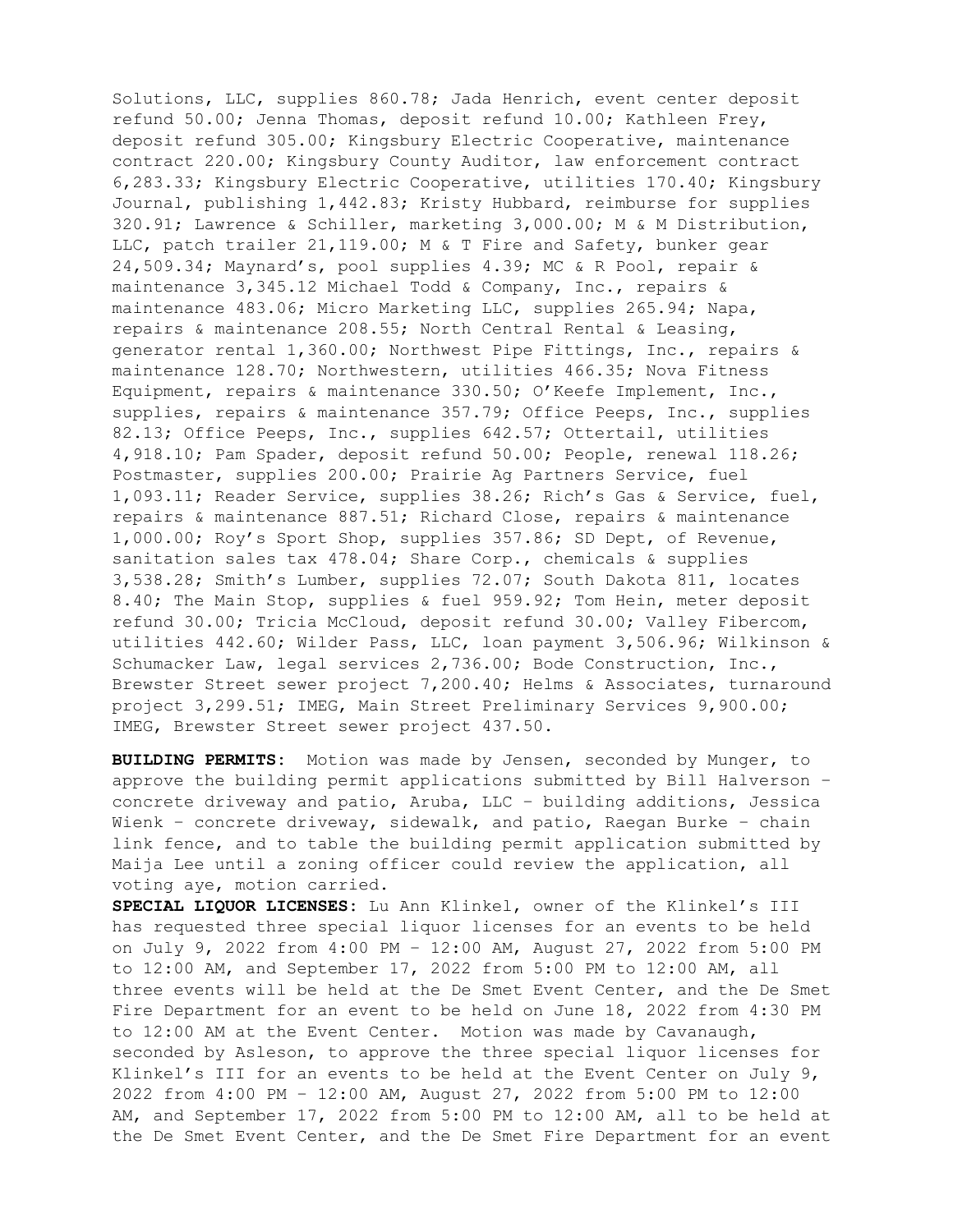to be held on June 18, 2022 from 4:30 PM to 12:00 AM at the Event Center, all voting aye, motion carried.

**HWY 14 TRAIL:** Rita Anderson, and Laird Beck, representing the HWY 14 Trial committee met with the council to give a project update. Funding of the project is still being worked on, land has been donated for part of the trail, and a bird watching tower has been added to the trail. The Trail Committee asked the council to consider donating a small area of land to be used to connect the trail. A cook-out for people to look at the trail plan and take a tour will be held on June 23, 2022 at the Game, Fish & Parks kiosk area on HWY 14.

**DE SMET DEVELOPMENT CORPORATION:** Matt Kees, President of the Development Corporation, met with the council to ask for extra financial support from the City for Development Corporation employee benefits. Motion was made by Cavanaugh, seconded by Asleson, to approve \$1,000.00 per month additional funding to the De Smet Development Corporation contingent that it is only when they have an employee full time, all voting aye, motion carried. The Development Corporation will be applying for future housing infrastructure funding.

**EXECUTIVE SESSION:** Motion was made by Munger, seconded by Cavanaugh, to approve going into executive session at 6:54 PM to discuss personnel and contract negotiations, all voting aye, motion carried. Mayor Wolkow declared the council out of executive session at 7:36 PM. **PUBLIC COMMENTS:** None.

**PROJECT UPDATES:** A written update from Peter Adair, Engineer for IMEG, was given to the council with an update on the Main Street Project and holding a special meeting to discuss the project details with business owners and residents. Motion was made by Munger, seconded by Asleson, to approve having a special meeting on Wednesday, June 15, 2022 at 6:00 pm at the Event Center, all voting aye, motion carried.

**SECOND READING TO AMEND ORDINANCE NO. VI-I STREET TRAFFIC, SECTION VI-1-18:** Motion was made by Cavanaugh, seconded by Munger, to table the second reading to amend Ordinance No. VI-I Street Traffic, Section VI-I-18 until the July, 2022 regular council meeting, all voting aye, motion carried.

**STREET REPAIR POLICY:** Motion was made by Cavanaugh, seconded by Jensen, to approve Resolution 2022-6, Work Within Public Right Of Way Policy and work done in the right of way during the winter season will be subject to approval prior to the start of any digging, all voting aye, motion carried.

#### **Resolution 2022-6**

## WORK WITHIN PUBLIC RIGHT OF WAY

#### WORK WITHIN PUBLIC RIGHT OF WAY

PART 1 – GENERAL

1.01 Right of Way Location: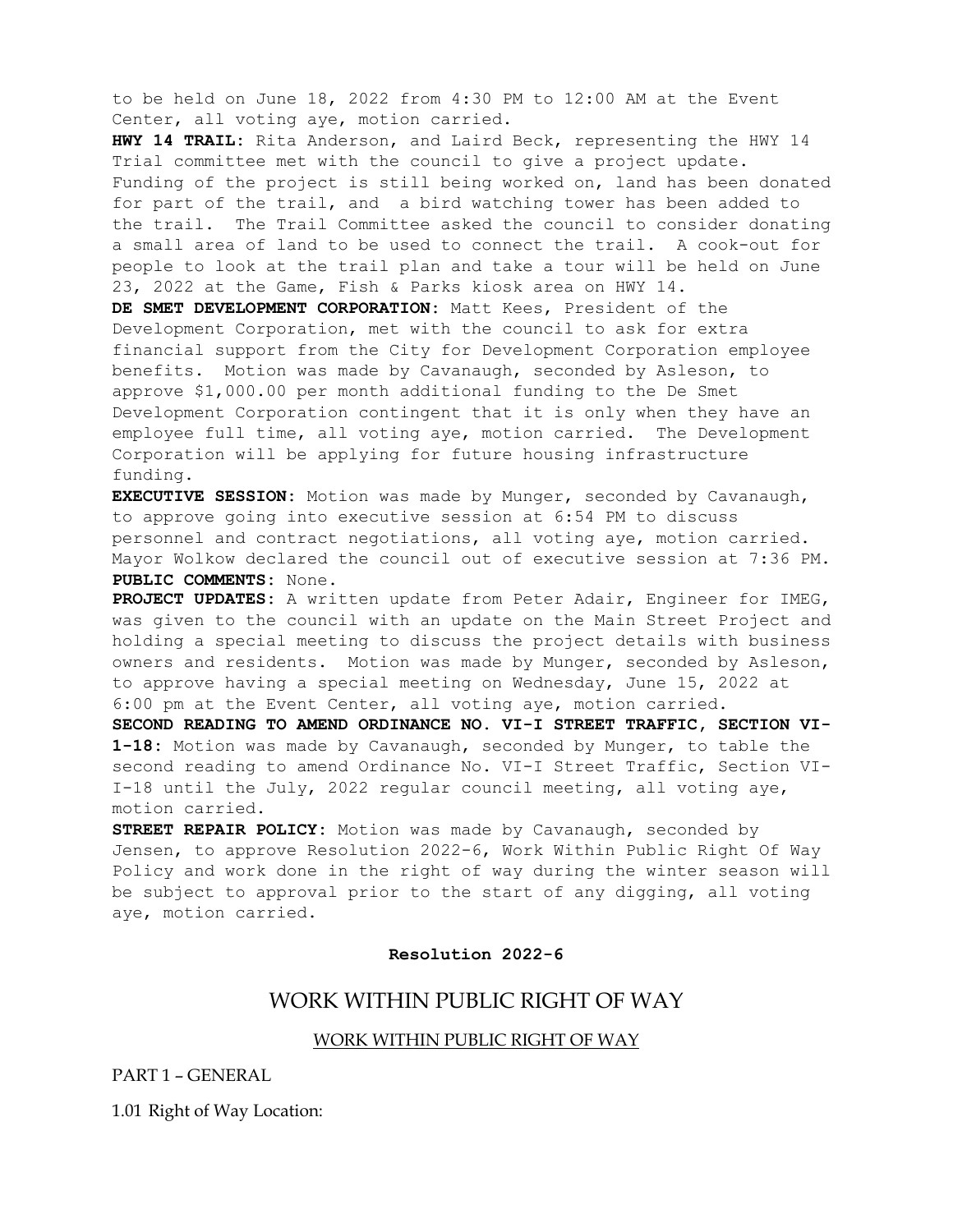- a. City of De Smet right-of-way includes but is not limited to the boulevard, sidewalk, public street, or alley. Roads may have different right-of-way widths.
- b. The City of De Smet does not locate property pins. If property pin locates are needed, a professional land surveyor will need to be hired at the cost of the property owner or contractor.

1.02 Right of Way Permit:

- a. All work within the City of De Smet right-of-way must obtain a right-of-way permit before any work is to begin.
- b. The work includes, but is not limited to, connection, disconnection, or repair to any sanitary sewer, storm sewer, water services, water main, ground water devices, gas power, telephone, television, communications, or any other underground utilities. The work also includes any sideway, curb & gutter, street patching, and any excavation.

1.03 Working Hours:

- a. Except as otherwise required for the safety or protection of persons or the work, all work shall be performed during regular working hours (7:00 a.m. to 7:00 p.m.), Monday through Saturday.
- b. Contractor will not perform work on a Sunday or any legal City holiday.
- c. Contractor may perform work outside regular working hours or on Sundays, or legal holidays only with consent from the City of De Smet Street Department personnel.
- d. Contractor may perform work during the winter season with prior approval from the City of De Smet Utility Department personnel.

1.04 Protection of Existing Utilities:

- a. The Contractor, prior to excavation, shall determine the location of all existing utilities within the work area and shall exercise all due caution to prevent damage thereto during all excavation or backfilling operations.
- b. The contractor shall provide advance notification to operators of underground facilities prior to excavations, drilling, boring, blasting, or other activities that may endanger underground facilities b using the SD One-Call system.
- c. Any utility damaged during construction shall be repaired by the Contractor at their expense. Existing manholes and gate valves shown on the drawings are to be used by the Contractor as general information only and are not to be construed, in any way, as relieving the Contractor of any responsibilities outlined in this section.
- d. Temporary provision shall be made by the Contractor to ensure the use of sidewalks and the property functioning of all gutters, storm sewer inlets, and drainage ditches,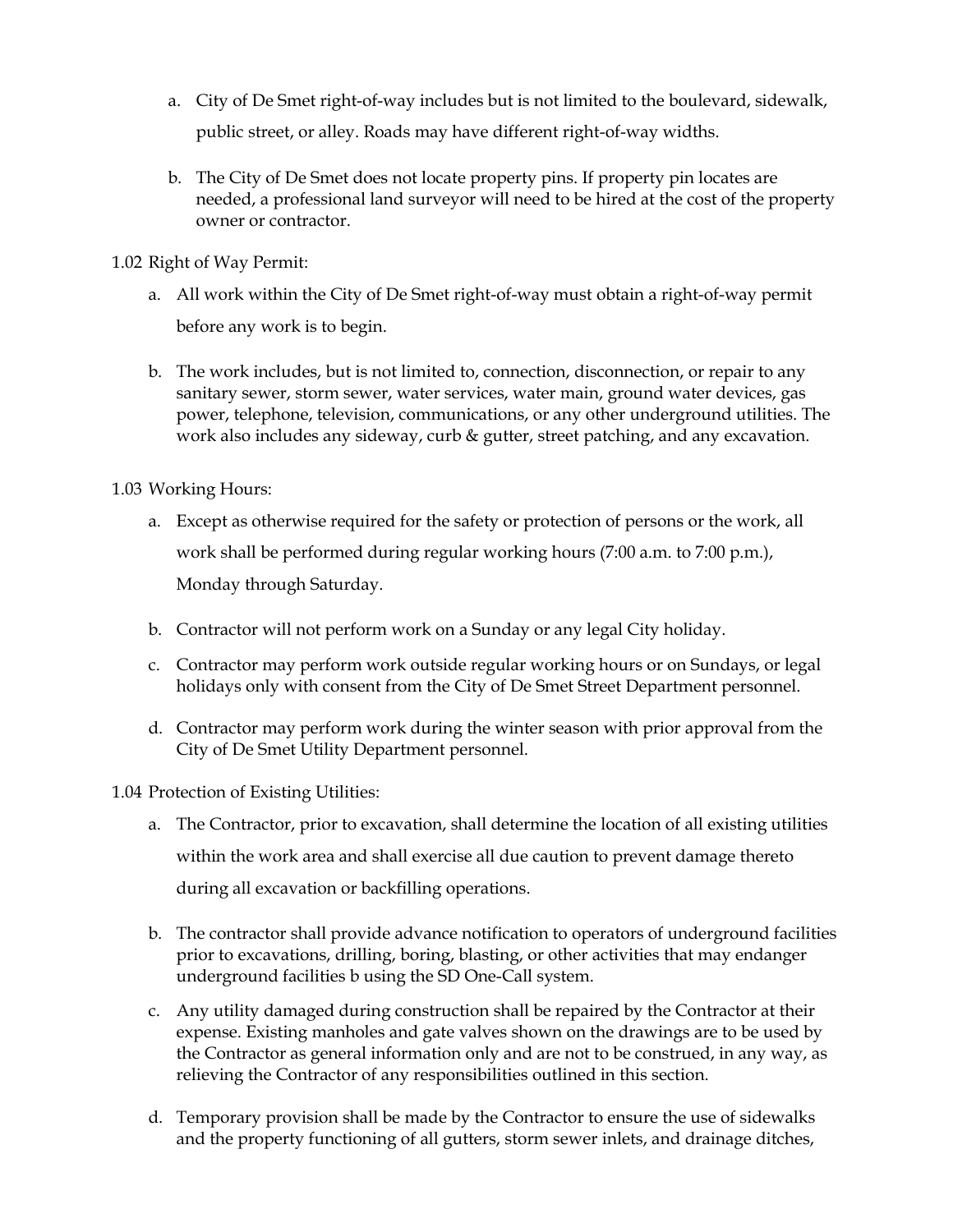which shall not be obstructed except as approved by the City of De Smet Street Department personnel.

e. Fire hydrants on or adjacent to the work shall be kept accessible to the firefighting equipment at all times.

1.05 Protection of Property Pins:

a. The protection of property pins/corners or other monuments is the responsibility of the contractor. If a property pin needs to be moved to allow for work within or adjacent to the right-of-way, it shall be offset prior to construction. Offsetting or replacement of disturbed or damaged monuments shall be accomplished by registered land surveyor at the expense of the contractor.

# 1.06 Safety:

- a. The Contractor shall provide, at the site, such equipment and medical facilities as are necessary to supply first-aid service to anyone who may be injured in connection with the work.
- b. The Contractor must promptly report in writing to the City Finance Officer all accidents whatsoever arising out of, or in connection with, the performance of the work; which caused death, personal injury, or property damages, giving full details and statements of witnesses.

## 1.07 Traffic Control Requirements:

- a. The Contractor shall at all times so conduct their work as to insure the lease possible obstruction to traffic and inconvenience to the general public and the residents in the vicinity of the work, and to insure the protection of persons and property in a manner satisfactory to the City of De Smet Department Street personnel.
- b. No road or street shall be closed to the public except with the permission of the City of De Smet Street Department personnel.
- c. Contractors are responsible for placing and maintain all traffic control devices.

# 1.08 Hydrants and Valves:

a. No person or Contractor shall operate any water system valve or hydrant without permission from the Superintendent of Water and Sewer.

# 1.09 Cleaning Up:

- a. The Contractor must keep all streets, alleys, and sidewalks as free from material and debris as the character or the Work will permit, and upon completion of any part of the Work, must within reasonable time, remove all surplus materials and debris, and leave right-of-way in acceptable conditions.
- b. Failure to comply with the provision after due and property notice has been given by the Owner, will be sufficient grounds for the Owner to proceed to clean up such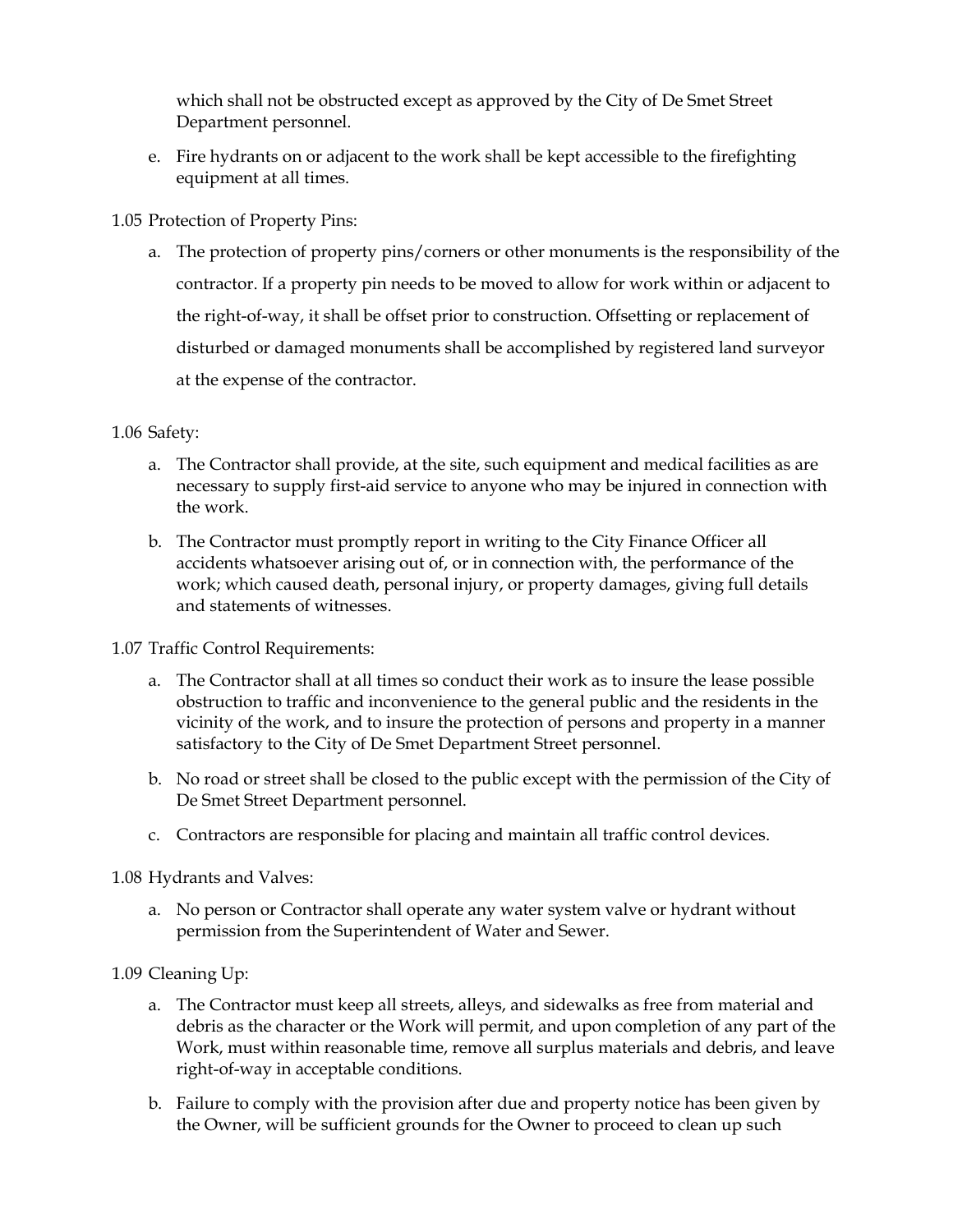material and debris and make such repairs, charging the same to the Contractor, who hereby agrees to the provision as above set forth.

1.10 Warranty of Work:

- a. The Contractor guarantees all work constructed within the right-of-way for a period of two (2) years from the date of final acceptance against defects in material or workmanship. The Contractor shall bear the entire cost and expense of all repairs which may, from any imperfection in work or materials become necessary within that time.
- b. If at any time within the period of guarantee, any of the work included in the guarantee shall, in the judgment of the City Engineer, require any repairs or reconstruction, he shall notify the Contractor to make the repairs required. Upon receipt of the notice, the Contractor shall proceed with such repairs and shall complete the same withing a reasonable time.
- c. If the Contractor shall neglect or fail to proceed with the repairs within twenty (20) days or if, in the opinion of the City Engineer, the repairs do not admit of sufficient delay to issue said notice and to await the action of the Contractor, then the Owner shall have the right to cause such repairs to be made and the cost shall be paid by the Contractor.

1.11 Record Drawings:

a. All Contractors working within the public right-of-way are required to submit record drawing for any work completed to the City of De Smet.

Adopted and effective this 7th day of June, 2022.

Gary Wolkow, Mayor City of De Smet

Attest:

Tracey Larson, Finance Officer City of De Smet

**COMMUNITY ACCESS GRANT APPLICATION:** Motion was made by Asleson, seconded by Jensen, to approve Resolution 2022-7, to approve submitting an application to the Community Access Grant for a Main Street project and to authorize Mayor Gary Wolkow to sign the grant documents, all voting aye, motion carried.

## **Resolution 2022-7**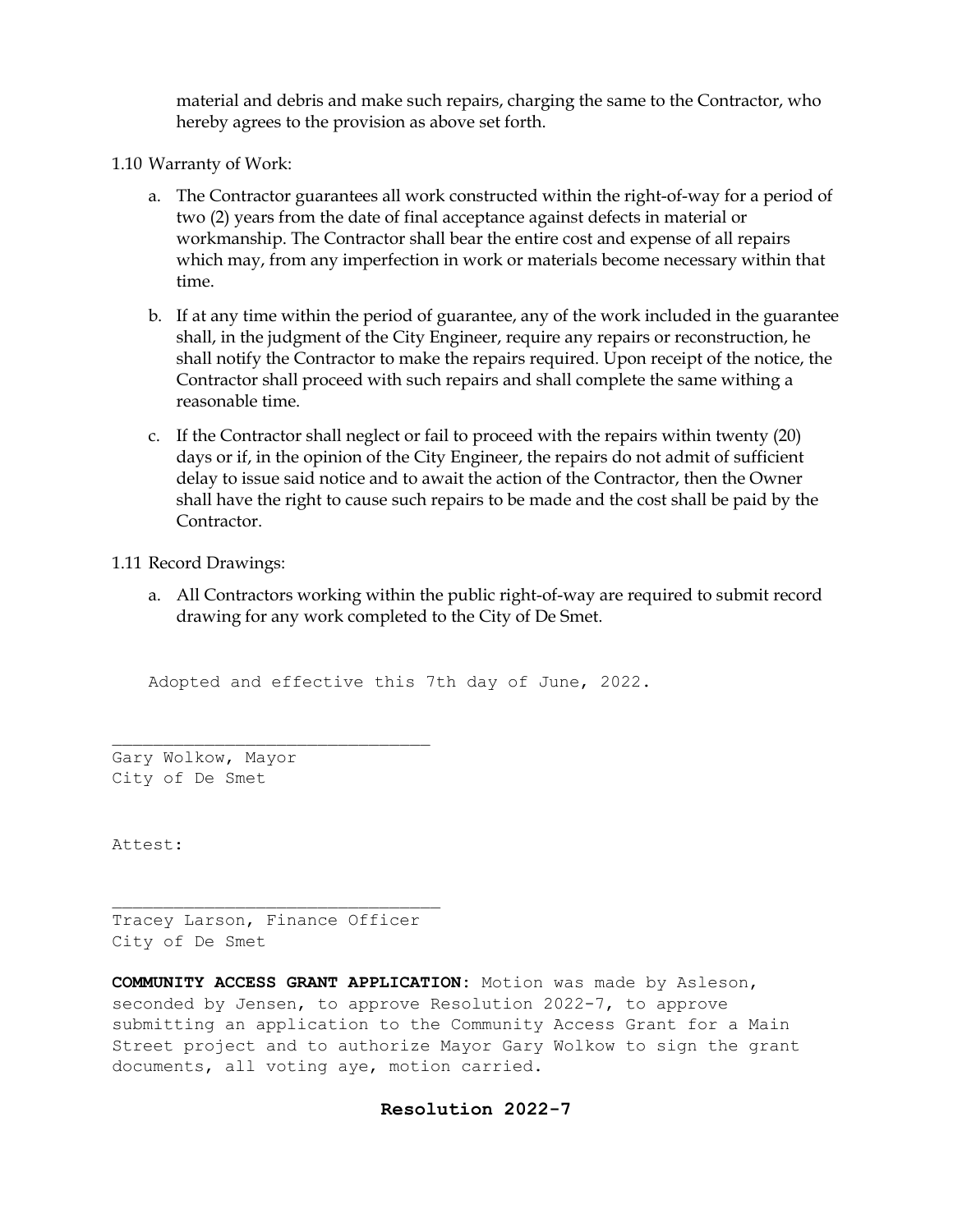**WHEREAS** it is the desire of the City of De Smet to upgrade Main Street to better serve the businesses located in the De Smet Main Street area; and

**WHEREAS** the City of De Smet agrees to provide a 40% local match for street construction costs, plus pay all engineering and administrative costs associated with said project: and

**WHEREAS** the City of De Smet will secure the required right-of-way for the construction of the project; and

**WHEREAS** the City of De Smet agrees to maintain the street for its useful life.

**THEREFORE, BE IT RESOLVED,** that the De Smet City Council duly approves the submission of a SD Department of Transportation Community Access Grant application requesting 60% of the eligible street construction costs for the project as submitted by the Mayor of DeSmet on behalf of the City of De Smet.

**THEREFORE, BE IT FURTHER RESOLVED,** the Mayor of the City of De Smet be authorized to execute the grant application on behalf of the City of De Smet.

Adopted and effective this 7th day of June, 2022.

Gary Wolkow, Mayor City of De Smet

Attest:

Tracey Larson, Finance Officer City of De Smet

**COMMITTEES/APPOINTMENTS/VOLUNTEERS:** Motion was made by Cavanaugh, seconded by Jensen to approve the appointment of Kathy Hawkins to the Library Board to replace retiring member Sharon Peterson, and Ron Penny to the Housing board to replace retiring member Myrna Knadle, all voting aye, motion carried.

**PLEIN AIR EVENT:** The 2022 De Smet Plein Air event will be held during the weekend of August 12, 2022. The theme for the event will be focused around Harvey Dunn. Motion was made by Cavanaugh, seconded by Spader, to approve opening the Harvey Dunn School House on August 12, 2022 from 5:00 pm – 8:00 pm for the event, all voting aye, motion carried.

**AERIAL SPRAYING PERMITS:** Motion was made by Cavanaugh, seconded by Hansen, to approve the 2022 Aerial Spraying Permits submitted by Brady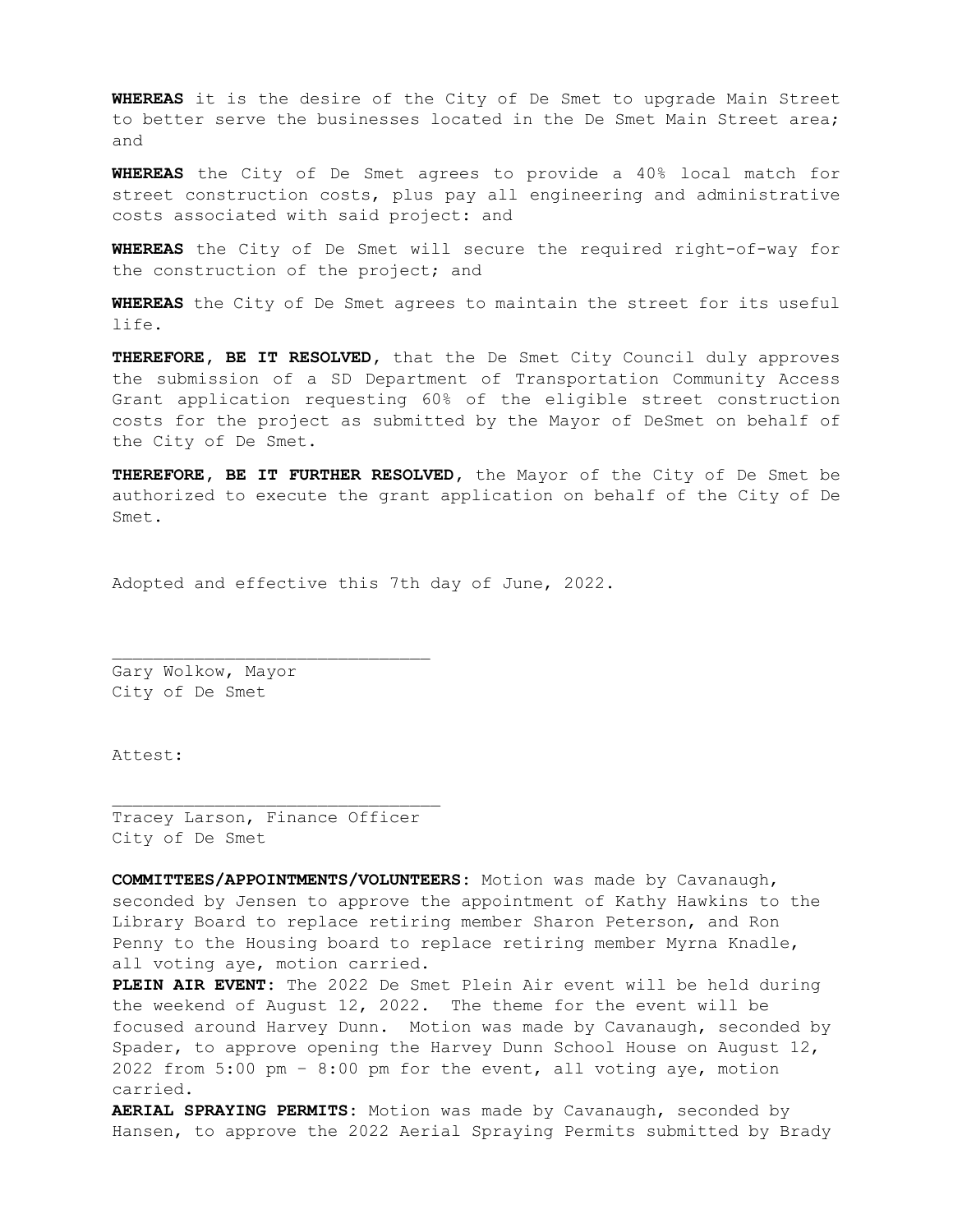Fast, with Fast Ag Air and Ryan Wells, with Pioneer Agviation 2, LLC, all voting aye, motion carried.

**SEASONAL HELP:** Motion was made by Asleson, seconded by Munger, to approve hiring Stephanie Botkin to teach swimming lessons in the amount of \$11.75/hour, all voting aye, motion carried. **STREETS:** Ryan Petersen, Street & Airport Supt., informed the council that the new patch trailer has been shipped and would be delivered later in the week; chip sealing will be done during the week on June 13<sup>th</sup>; crack sealing is on the schedule for the current week; and they are sweeping streets and starting to spray for mosquitos. Supt. Petersen was asked by the Council to spray the weeds that are growing in cracks in the streets.

**RECORDS RETENTION POLICY:** Motion was made by Hansen, seconded by Munger, to approve Resolution 2022-8, adopting the South Dakota Municipalities Records Retention and Destruction Schedule, all voting aye, motion carried.

#### **Resolution 2022-8**

The De Smet Common Council does hereby establish the following policy with regard to records retention and destruction.

- 1. The City of De Smet does hereby adopt the South Dakota Municipalities Records Retention and Destruction Schedule established by the State of South Dakota Bureau of Administration Records Management Program.
- 2. A permanent list of records destroyed will be maintained and on file at the City Hall.
- 3. For records to be destroyed that are more than 50 years old, records required by the Records Destruction board to be kept 50 years or longer, annual reports, maps, minutes, and photographs, will be submitted to the State Archivist, where the State Archivist will then decide whether to acquire the records in question.
- 4. For records not listed in this manual, a petition for authority to dispose of the records in question, will be submitted to the State Records Destruction Board.

Adopted and approved this 7<sup>th</sup> day of June, 2022

Gary Wolkow, Mayor